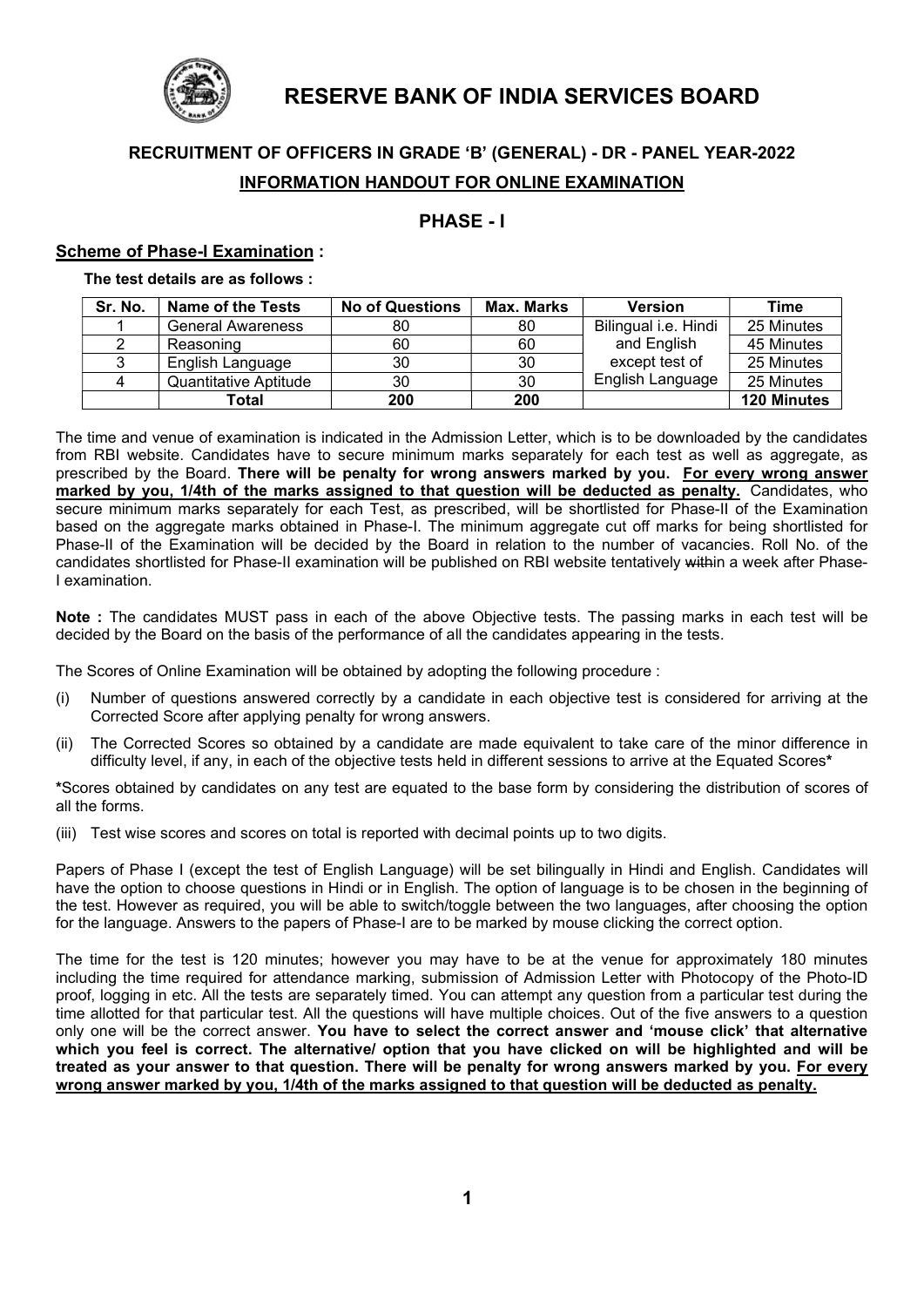#### Sample Questions :

 Please note that the types of questions in this handout are only illustrative and not exhaustive. In the actual examination you will find questions of a higher difficulty level on some or all of these types and also questions on the types not mentioned here. Some sample questions are given below.

#### SAMPLE QUESTIONS

## GENERAL AWARENESS

| Q.1. |               | As per the 2011 census, the ratio of Rural : Urban population in India is |             |             |              |
|------|---------------|---------------------------------------------------------------------------|-------------|-------------|--------------|
|      | $(1)$ 69 : 31 | $(2)$ 65 : 35                                                             | (3) 60 : 40 | $(4)$ 55:45 | (5) 50 : 50  |
| Q.2. |               | Which of the following is the currency of Thailand?                       |             |             |              |
|      | $(1)$ Baht    | (2) Balboa                                                                | $(3)$ Cedi  | $(4)$ Cupon | (5) Renminbi |

- Q.3. Narora Nuclear Power Station is located in which of the following Indian states ? (1) Bihar (2) West Bengal (3) Gujarat (4) Tamil Nadu (5) Uttar Pradesh
- Q.4. National Securities Depositary Limited (NSDL), an electronic securities depository, was promoted in 1996 by IDBI, UTI, leading public and private sector banks and
	- (1) Bombay Stock Exchange (BSE) Limited
	- (2) National Stock Exchange of India (NSE) Limited
	- (3) Multi Commodity Exchange of India (MCX) Limited
	- (4) Indian National Multi-Commodity Exchange (NMCE) Limited
	- (5) National Commodity & Derivative Exchange (NCDEX) Limited
- Q.5. Under the anticipated GST regime the proposed 'GST Council' shall have the representation of the Central Government in the form of
	- (1) Three fourth of its members (2) One third of its members (3) One fourth of its members (3) One fourth of its members
	-
	- (5) One half of its members
- 
- $(4)$  Two third of its members
- Q.6. Which of the following automakers topped the Global Vehicle Sales for the fourth consecutive year in 2015? (1) Volkswagen Group (2) Ford Motor Company
	- (3) Toyota Motor Corporation (4) Hyundai Motor Company
		- (5) General Motors Company
- 
- Q.7. User Assisted Trials of 'Pinaka II', a multi-barrel rocket launcher (MBRL) system with a range of 60 km, have been recently successfully completed by
	- (1) Iran (2) India (3) Myanmar (4) Pakistan (5) Bangladesh
		-

## REASONING

- Q.1. Some leaders are dishonest. Satyapriya is a leader. Which of the following inferences definitely follows from these two statements ?
	-
	- (1) Satyapriya is honest (2) Satyapriya is dishonest<br>(3) Some leaders are honest (4) Leaders are generally d
		- $(4)$  Leaders are generally dishonest
	- (5) Satyapriya is sometimes dishonest
- Q.2. In a certain code language, '1, 2, 3' means 'bright little boy; '1, 4, 5' means 'tall big boy' and '6, 3, 7' means 'beautiful little flower'. Which numeral in that language means 'bright' ?  $(1)$  1  $(2)$  6  $(3)$  3  $(4)$  4  $(5)$  Other than those given as options
- Q.3. If the letters in the word TOPS can be rearranged to form a meaningful word beginning with O, the last letter of that word is your answer. If more than one such word can be formed, M is the answer and if no such word can be formed, X is the answer.
- (1) T (2) P (3) M (4) S (5) X
- Q.4-5. Read the information given below and answer the questions. Six plays A, B, C, D, E and F of a famous playwright are to be staged one on each day from Monday to Saturday. The schedule of the plays is to be in accordance with the following.
	- (1) A must be on the immediately previous day of the day on which E is staged.
	- (2) C must not be staged on Tuesday.
	- (3) B must be on a day which immediately follows the day on which F is staged.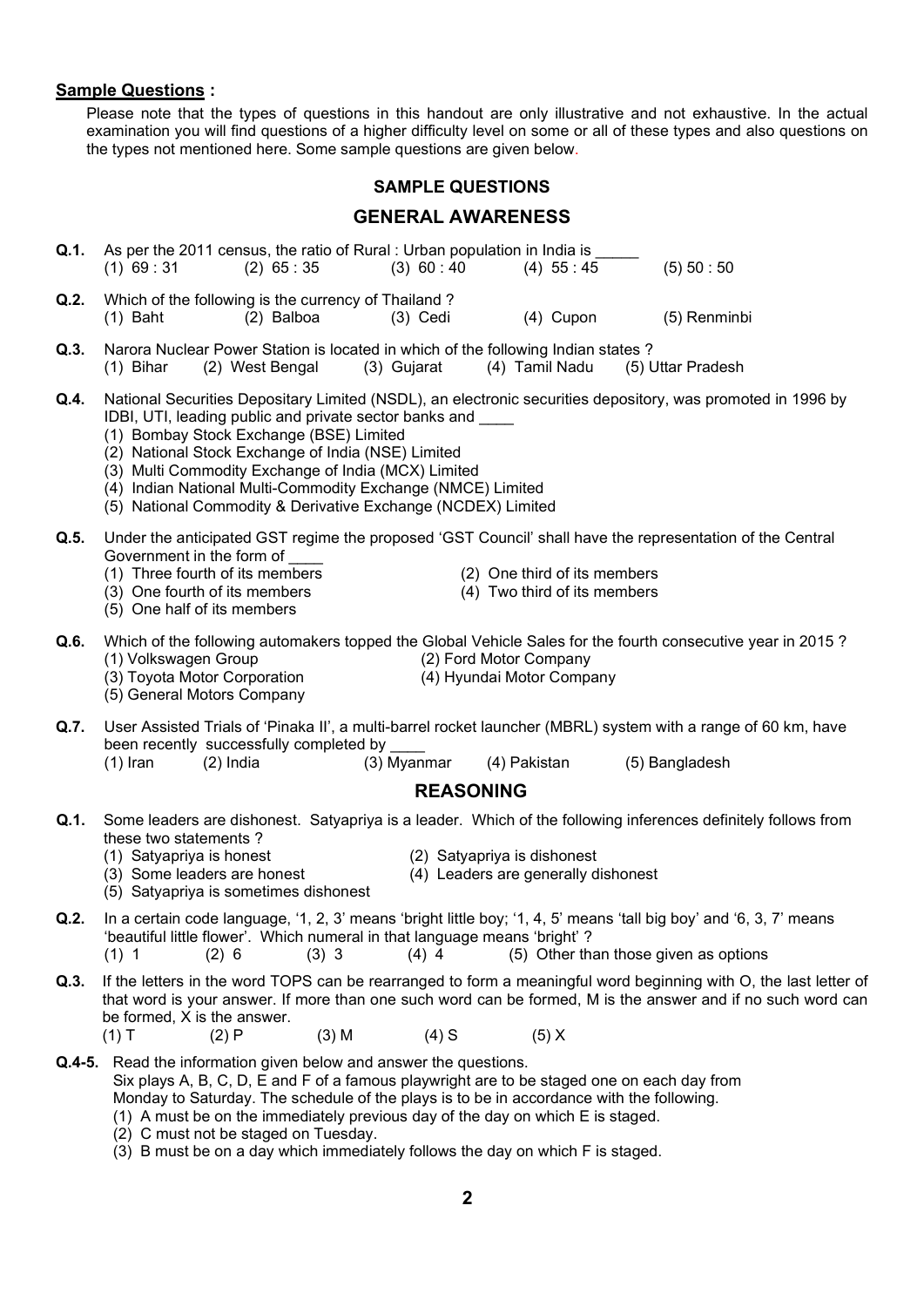- (4) D must be staged on Friday only and should not be immediately preceded by B.
- (5) E must not be staged on the last day of the schedule.
- **Q.4.** Which of the following is the schedule of plays, with the order of their staging from Monday ?<br>(1)  $E AB F D C$  (2)  $A F B E D C$  (3)  $A F B C D E$  $(1)$  E A B F D C  $(2)$  A F B E D C
	- $(4)$  F A B E D C  $(5)$  Other than those given as options
- Q.5. Play C cannot definitely be staged on which of the following days in addition to Tuesday ?
	- (1) Monday (2) Wednesday (3) Thursday (4) Friday (5) Other than those given as options

## ENGLISH LANGUAGE

This is a test to see how well you know English. Your English language ability would be tested through questions on grammar & vocabulary, synonyms, antonyms, sentence completion, comprehension of a passage etc.

- Directions : Read the sentence to find out whether there is any grammatical or idiomatic error in it. The error, if any, will be in one part of the sentence. The number of that part is the answer. If there is no error, the answer is 'No error'. (Ignore the errors of punctuation, if any).
- Q.1. Most of the third world / country are experiencing / the ethnic or communal problem /

 $(1)$   $(2)$   $(3)$  $(4)$  (5)

in varying degrees. No error

- Directions : Pick out from the words given below each sentence the word which would complete the sentence correctly and meaningfully.
- **Q.2.** Continuous unemployment has induced in the people a kind of which is most depressing. (1) laziness (2) encouragement (3) satisfaction (4) anger (5) awakening
- Q.3-5. In the following passage there are blanks, each of which has been numbered. These numbers are printed below the passage and against each, five words are suggested, one of which fits the blank appropriately. Find out the appropriate word in each case.

The true source of rights is duty. If we all (3) our duties, rights will not be (4) to seek. If leaving duties unperformed we run after rights, they will escape us like an elusive person. The more we pursue them, the farther  $(5)$  they fly.

| $Q.3.$ (1) deny |  | $(2)$ devote |           | (3) discharge | (4) imagine | $(5)$ fulfill |
|-----------------|--|--------------|-----------|---------------|-------------|---------------|
| $Q.4.$ (1) far  |  | $(2)$ close  |           | $(3)$ easy    | (4) against | (5) common    |
| $Q.5.$ (1) off  |  | $(2)$ can    | $(3)$ did |               | (4) could   | (5) towards   |

# QUANTITATIVE APTITUDE

This is a test designed to see how fast and accurately you can deal with numbers viz. computation, quantitative reasoning, interpretation of data etc.

- Q.1. Sohanlal purchased 120 reams of paper at Rs.100 per ream. The expenditure on transport was Rs.480. He had to pay an octroi duty of 50 paise per ream and the coolie charges were Rs.60. What should be the selling price of each ream if he wants a profit of 20% ? (1) Rs.126 (2) Rs.115.50 (3) Rs.105 (4) Rs. 120 (5) Other than those given as options
- Q.2. The breadth of a rectangular hall is three-fifth of its length. If the area of the hall is 135 sq.m. what is the difference between the length and breadth of the hall in metres ?  $(1)$  3  $(2)$  6  $(3)$  9  $(4)$  15  $(5)$  Other than those given as options

Also, there may be some questions based on graphs and tables.

**Q.3-5.** Study the following table carefully and answer the questions given below  $-$ 

Distribution of 1000 candidates as regards their marks in written examination out of 300 and interview out of 100 in a selection examination

| Written                  |          |       | <b>INTERVIEW</b> | <b>MARKS</b> |       |            |
|--------------------------|----------|-------|------------------|--------------|-------|------------|
| <b>Examination Marks</b> | Below 30 | 30-39 | 40-49            | 50-59        | 60-69 | 70 & above |
| 260 & above              |          | 18    | 26               | 18           | 26    |            |
| 210 to 259               |          |       | 30               | 22           | 10    |            |
| 160 to 209               | 16       | 10    | 45               | 56           | 18    |            |
| 110 to 159               | 28       |       | 100              | 190          | 15    |            |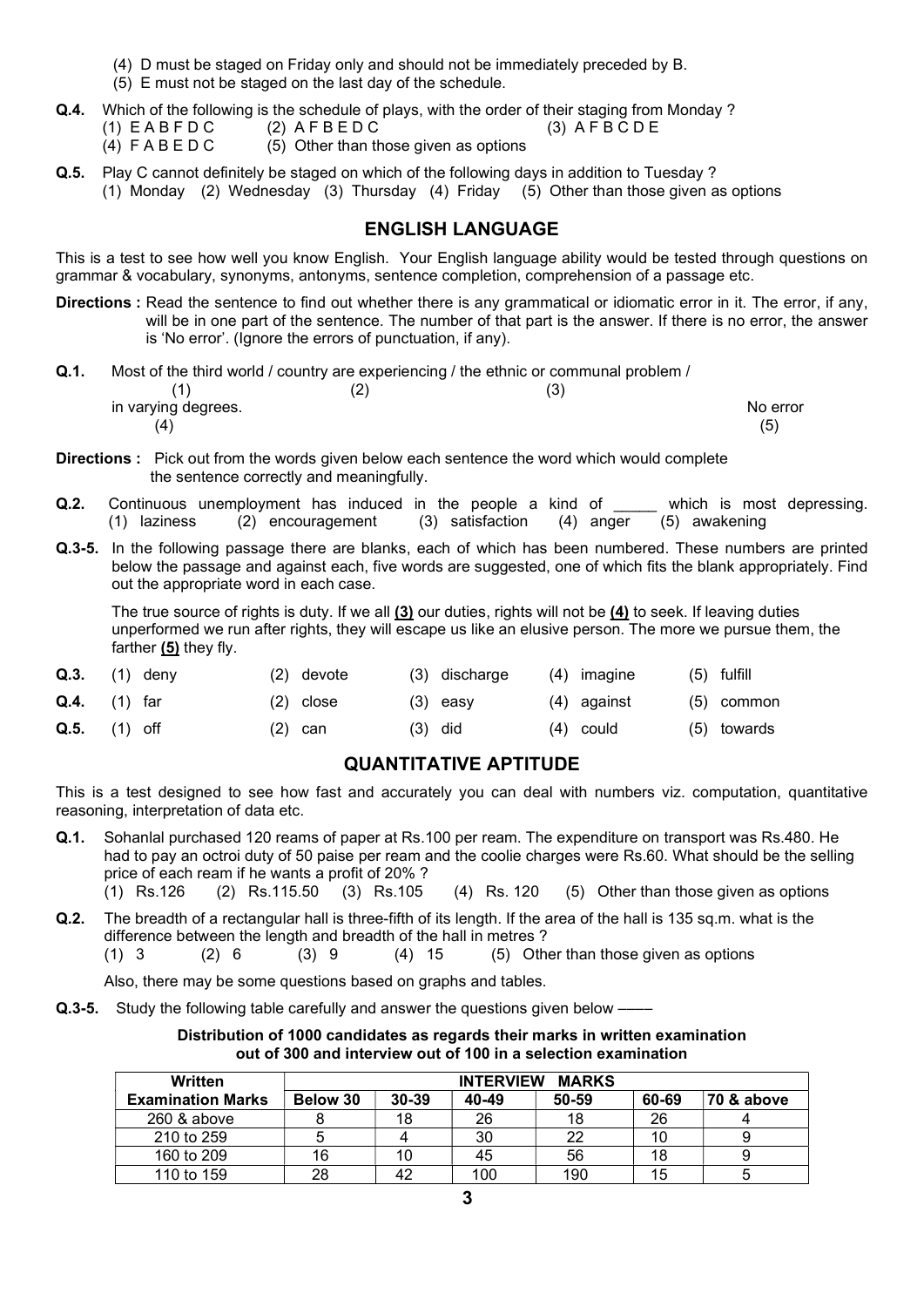| $\sim$ $\sim$<br>60<br>w<br>ັບ | v.        | --<br>v   | nr<br>∠ |  |  |
|--------------------------------|-----------|-----------|---------|--|--|
| Bel<br>$\sim$<br>σu<br>nw      | . .<br>ັ້ | n r<br>ັ້ | n,<br>∼ |  |  |

- Q.3. How many candidates did obtain more than 69 percent marks and above in both written examination and interview?<br>(1) 22
	- $(2)$  49  $(3)$  13  $(4)$  9  $(5)$  Other than those given as options
- Q.4. if approximately 325 candidates were to be qualified in the written examination, what should be the percentage of the qualifying marks?<br>(1) above 20 (1) above 20 (2) above 70 (3) above 36
	-
	- $(4)$  above 63 (5) Other than those given as options
- Q.5. About 42 percent of the candidates fall in which of the following ranges of the interview marks ?
	- (1) 110-159 (2) 110 & below (3) 50 to 70
	- (4) 50 & above (5) Other than those given as options

#### Details of the Phase-I On-line Examination : Operational instructions

- (1) The examination would be conducted on-line i.e. on a computer.
- (2) All tests except of English Language will be in English and Hindi.
- (3) All the questions will have multiple choices. Out of the five answers to a question only one will be the correct answer. The candidate has to select the correct answer and 'mouse click' that alternative which he/ she feels is correct. The alternative/ option that is clicked on will be treated as the answer to that question. Answer to any question will be considered for final evaluation, only when candidates have submitted the answers by clicking on "Save & Next" or "Mark for Review & Next".
- (4) The clock has been set at the server and the countdown timer at the top right corner of your screen will display the time remaining for you to complete the exam. When the clock runs out the exam ends by default - you are not required to end or submit your exam.
- (5) The question palette at the right of screen shows one of the following statuses of each of the questions numbered:
	- 1 You have not visited the question yet.
	- You have not answered the question.
	- You have answered the question.

You have NOT answered the question, but have marked the question for review.

5 The question(s) "Answered and Marked for Review" will be considered for evaluation.

The Marked for Review status simply acts as a reminder that you have set to look at the question again. If an answer is selected for a question that is Marked for Review, the answer will be considered in the final evaluation.

- (6) To select a question to answer, you can do one of the following :
	- (a) Click on the question number on the question palette at the right of your screen to go to that numbered question directly. Note that using this option **does NOT save your answer** to the current question.
	- (b) Click on 'Save & Next' to save answer to current question and to go to the next question in sequence.
	- (c) Click on 'Mark for Review and Next' to save answer to current question, mark it for review, and to go to the next question in sequence.
- (7) To select your answer, click on one of the option buttons.
- (8) To change your answer, click another desired option button.
- (9) To save your answer, you MUST click on Save & Next.
- (10) To deselect a chosen answer, click on the chosen option again or click on the Clear Response button.
- (11) To mark a question for review click on Mark for Review & Next. If an answer is selected for a question that is Marked for Review, the answer will be considered in the final evaluation.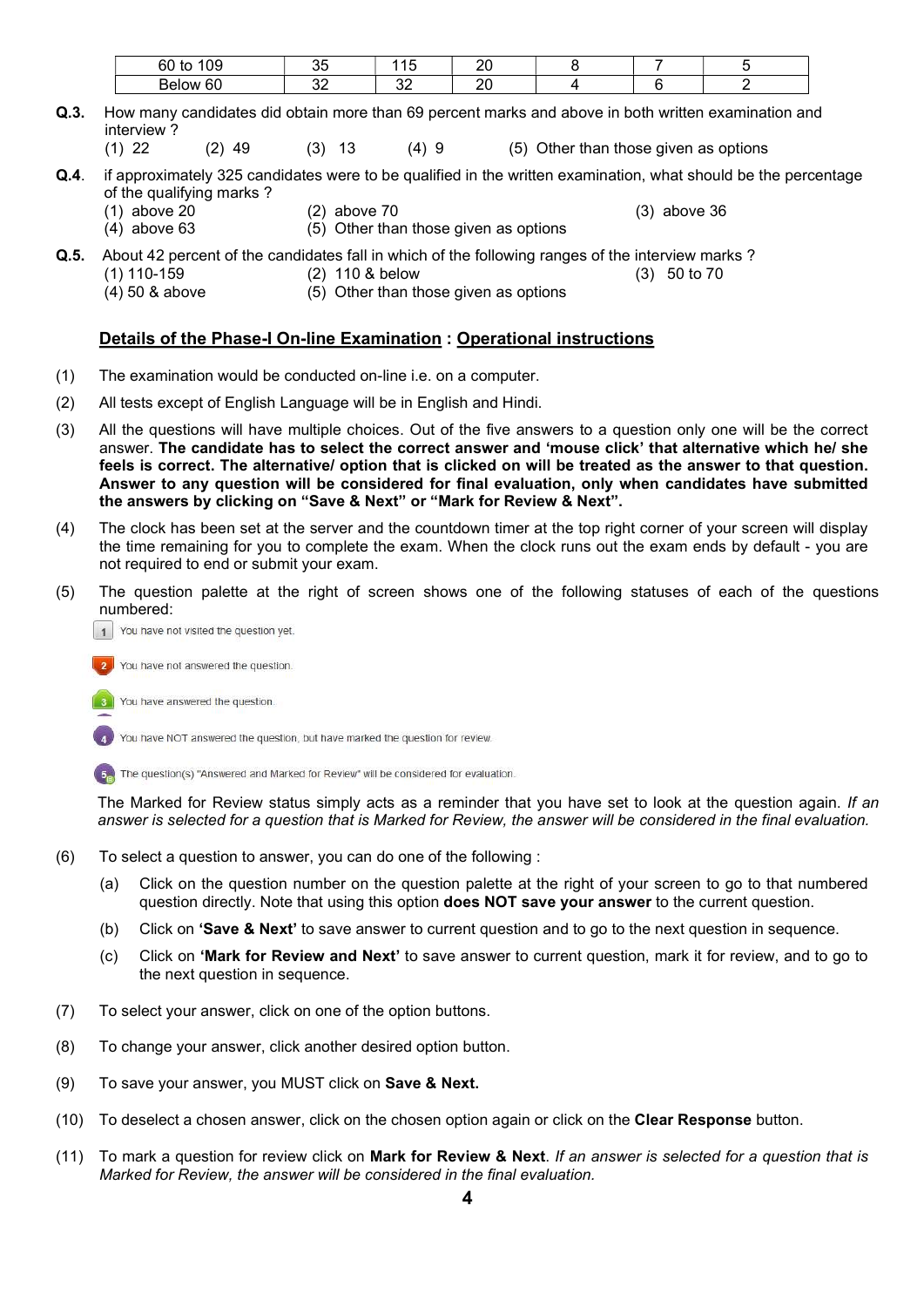- (12) To change an answer to a question, first select the question and then click on the new answer option followed by a click on the **Save & Next** button.
- (13) Questions that are saved or marked for review after answering will ONLY be considered for evaluation.
- (14) The candidates are requested to follow the instructions of the "Test Administrator" carefully. If any candidate does not follow the instructions / rules, it would be treated as a case of misconduct/ adoption of unfair means and such a candidate would be liable for debarment from appearing for examinations for a period as decided by RBISB.
- (15) The candidates may ask the Test Administrator about their doubts or questions only before the commencement of the test. No query shall be entertained after the commencement of the examination.
- (16) After the expiry of the time allotted, the candidates will not be able to attempt any question or check their answers. The answers of the candidate would be saved automatically by the computer system even if he/ she has not clicked the "Submit" button.

#### (17) Please note :

- (a) Candidates will not be allowed to "finally submit" unless they have exhausted the actual test time.
- (b) Under no circumstances should a candidate click on any of the 'keyboard keys' once the exam starts as this will lock the exam.

#### General Instructions :

(1) Please note your Roll Number, Password, date, time and venue address of the examination given in the Admission Letter.

The mere fact that an Admission Letter has been issued to you does not imply that your candidature has been finally cleared by the Board or that the entries made by you in your application for examination have been accepted by the Board as true and correct. It may be noted that the Board will take up the verification of eligible candidates, i.e. age, educational qualification and category (Scheduled Caste/Tribe/OBC/ PWBD/EWS), etc. with reference to original documents, only at the time of interview of candidates who qualify on the basis of result of the Phase-II examination. You may, therefore, please note that if at any stage, it is found that you do not satisfy the eligibility criteria as given in the advertisement or the information furnished by you in the application is incorrect, your candidature is liable to be cancelled forthwith with such further action as the Board/RBI may like to take. You may please note that the admission letter does not constitute an offer of employment with RBI.

- (2) You may visit the venue one day before the Phase-I online examination to confirm the location so that you are able to report on time on the day of the examination.
- (3) The Admission Letter should be brought with you to the examination venue along with your recent passport size photograph duly pasted on it. (Preferably the same photograph as was uploaded).
- (4) Please also bring the currently valid photo identity proof in original and a photocopy of the same photo identity proof which you bring in original - <u>THIS IS ESSENTIAL</u>. Can**didates coming without these** documents will not be allowed to take the test. The Admission Letter along with photocopy of photo identity proof duly stapled together are to be submitted at the end of exam by putting it in the designated drop-box. Currently valid stipulated photo identity proof are PAN Card/Passport/Permanent Driving License/Voter's Card with photograph/Bank Passbook with photograph/Photo Identity proof issued by a Gazetted Officer on official letterhead along with photograph/Photo Identity proof issued by a People's Representative on official letterhead along with photograph/Valid recent Identity Card issued by a recognized College/University/Aadhaar Card/E-Aadhaar Card with a photograph/Employee ID/Bar Council Identity card with photograph. Please Note - Ration Card and Learner's Driving License will NOT be accepted as valid ID proof for this purpose. Staff candidates should bring the Identity Card issued by RBI. Please note that your name (provided by you during the process of registration) as appearing on the Admission Letter should exactly match the name as appearing on the photo identity proof. Female candidates who have changed first/last/middle name post marriage must take special note of this. If there is any mismatch between the name indicated in the Admission Letter and Photo Identity Proof, you will not be allowed to appear for the exam. In case of candidates who have changed their name will be allowed only if they produce Gazette notification or their marriage certificate or affidavit.
- (5) You must scrupulously follow the instructions of the Test Administrator and Board Representative at the examination venue. If you violate the instructions you will be disqualified and will be asked to leave the examination venue.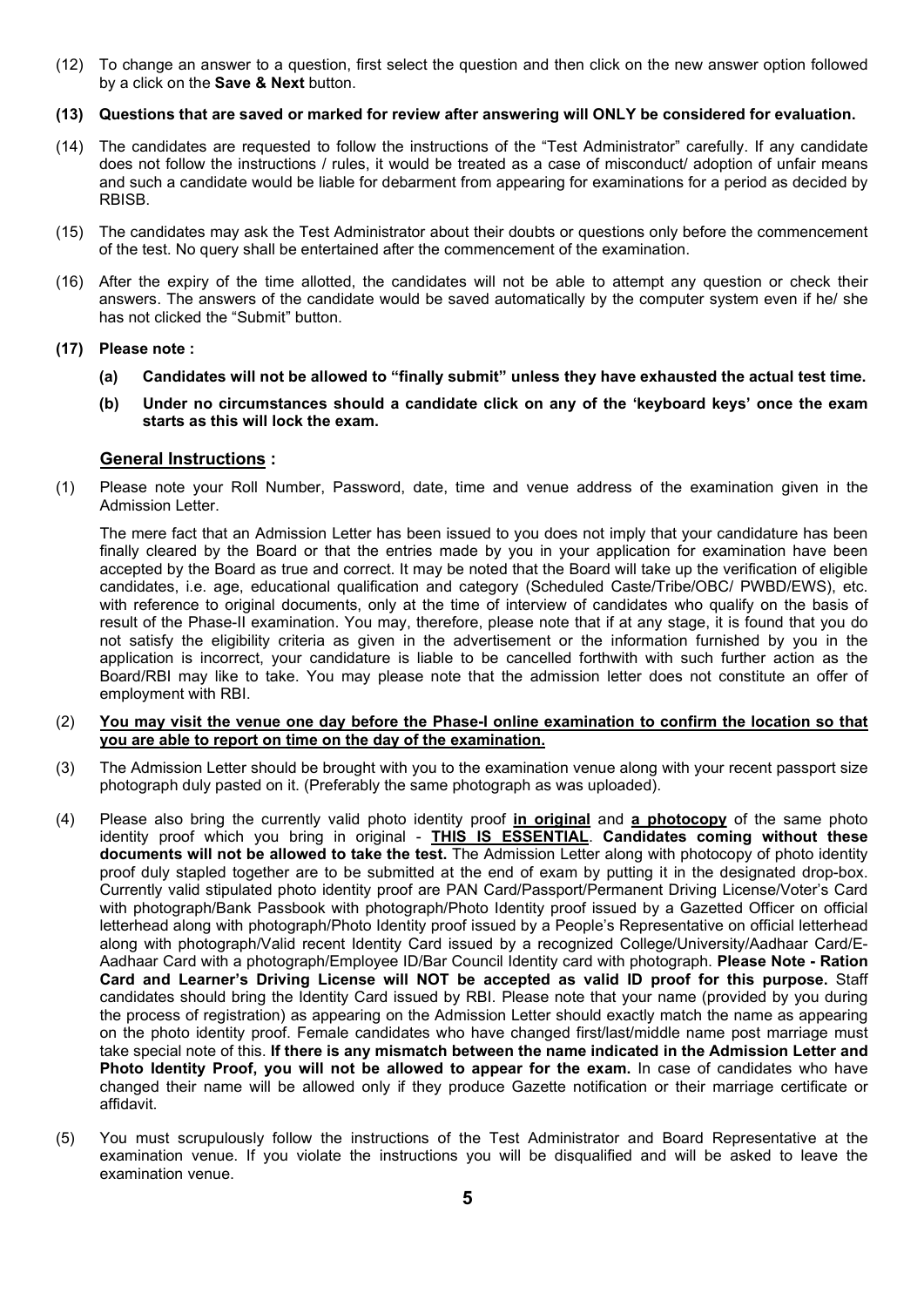- (6) No use of calculators (separate or with watch), books, note books, written notes, pagers or any similar electronic communication devices, etc. will be allowed during the examination. Candidates are advised not to bring any of the banned items including pagers to the venue of the examination as safety arrangements cannot be assured. Candidates found resorting to any unfair means or malpractice or any misconduct while appearing for the examination including giving/ receiving help to/from any candidate during the examination will be disqualified. The candidates should be vigilant to ensure that no other candidate is able to copy from his/her answers. AarogyaSetu status display at the entry gate, candidates will be required to switch off their mobile phones, and deposit it at the designated location, to be collected while exiting.
- (7) Your responses (answers) will be analysed with other candidates to detect patterns of similarity of right and wrong answers. If in the analytical procedure adopted in this regard, it is inferred/ concluded that the responses have been shared and scores obtained are not genuine/valid, your candidature may be cancelled. Any candidate who is found copying or receiving or giving assistance or engaging in any behaviour unbecoming of a candidate will not be considered for assessment. The Board may take further action against such candidates as deemed fit by it.
- (8) You should bring with you a ball-point pen. A sheet of paper will be provided which can be used for rough work or taking down the question number you would like to review at the end of the test before submitting your answers. After the test is over you MUST drop this sheet of paper, Admission Letter along with photocopy of photo identity proof in the designated drop-box.
- (9) A candidate who is or has been declared by the Board guilty of impersonation or of submitting fabricated document/s which have been tampered with or of making statements which are incorrect or false or of suppressing material information or otherwise resorting to any other irregular or improper means of obtaining admission to examination or of using or attempting to use unfair means in the examination hall or misbehavior in the examination hall may be debarred permanently or for a specified period -
	- (i) By the Board from admission to any examination or appearance at any interview held by the Board for selection of the candidates, and
	- (ii) By the Bank from employment under it, and
	- (iii) If already in the service of the Bank, be liable to disciplinary action under the appropriate rules.

#### (10) Note for Person with Benchmark Disability (PWBD):

- (i) The additional/compensatory time of twenty (20) minutes for every hour of examination may be allowed to only those candidates with disabilities who have physical limitation to write/type including that of speed and who use the facility of a scribe. However, the additional / compensatory time of twenty (20) minutes for every hour of examination will be allowed to all the Visually Impaired candidates, regardless of whether they opt for scribe or self writing or with the help of assistive devices like magnifier.
- (ii) The PWBD candidates, who want to use facility of scribe, MUST download and carefully READ the instructions meant for them, which can also be downloaded from RBI website.
- (iii) These candidates are also required to submit a Joint Undertaking/Declaration form that can be downloaded from RBI website.
- (iv) All Visually Impaired candidates, will be allowed to use the facility of on screen magnifier.
- (11) The possibility for occurrences of some problem in the administration of the examination cannot be ruled out completely, which may impact test delivery and/or result from being generated. In that event, every effort will be made to rectify such problem, which may include movement of candidates, delay in test. Conduct of re-exam is at the absolute discretion of RBI Services Board or test conducting body. Candidates will not have any claims for a re-test. Candidates not willing to move or not willing to participate in the delayed process of test delivery shall be summarily rejected from the process.
- (12) If the examination is held in more than one session, the scores across various sessions will be equated to adjust for slight differences in difficulty level of different test batteries used across sessions. More than one session are required if the nodes capacity is less or some technical disruption takes place at any centre or for any candidate.
- (13) Please note that a candidate is allowed to appear only once (for the same phase) in the online examination. Multiple appearance (for the same phase) in online examination will result in cancellation of candidature. In case more than one admission letter has been generated, candidates must appear only once. All other admission letters are to be surrendered.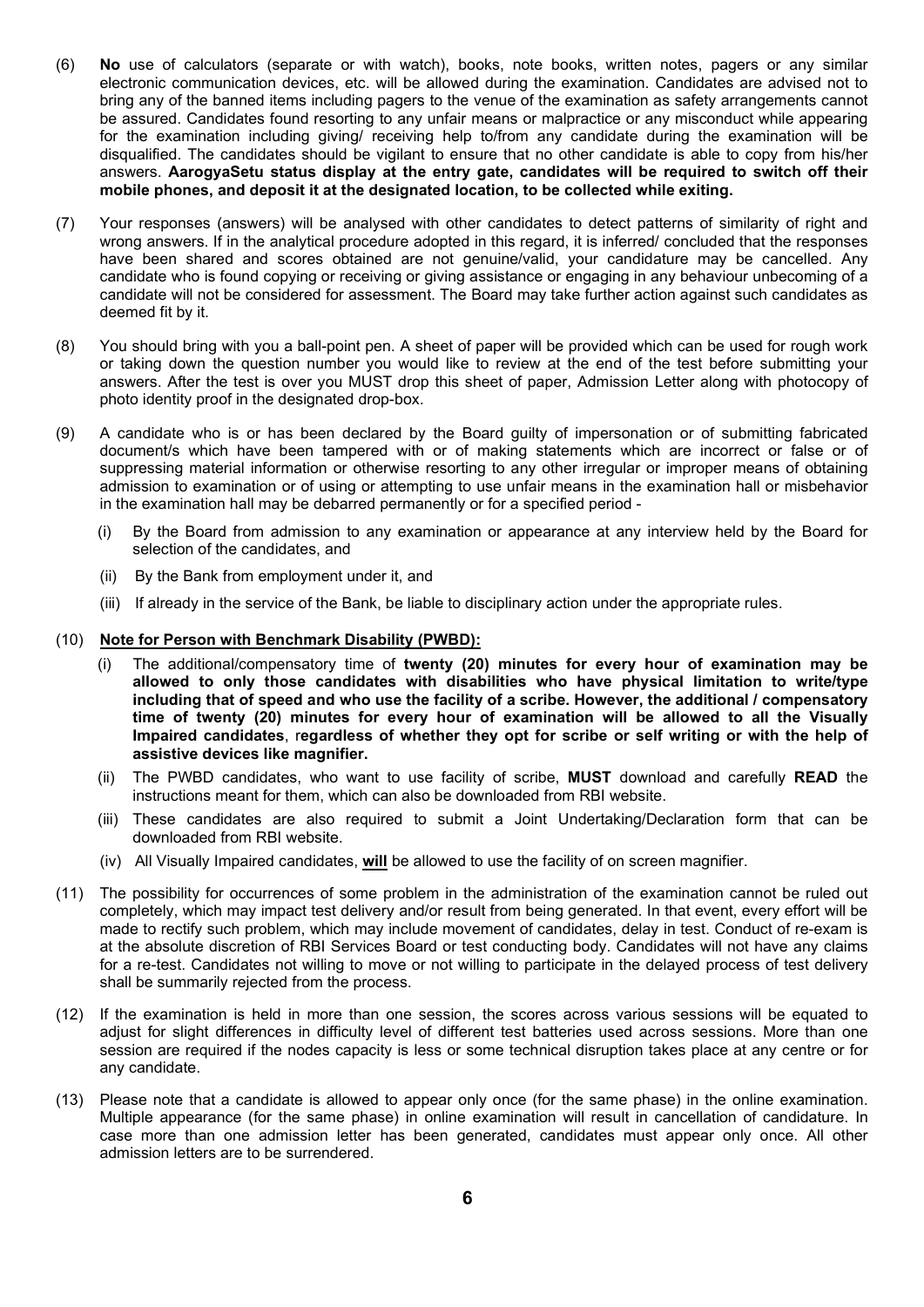- (14) Anyone found to be disclosing, publishing, reproducing, transmitting, storing or facilitating transmission and storage of test contents in any form or any information therein in whole or part thereof or by any means verbal or written, electronic or mechanical or taking away the papers supplied in the examination hall or found to be in unauthorised possession of test content is likely to be prosecuted.
- (15) Candidates, other than staff candidates of RBI, should bear their own traveling and other expenses. Staff candidates of RBI may approach their respective offices for instructions in this regard. The Board does not make arrangements for boarding/ lodging of candidates.
- (16) Candidates should note and follow scrupulously all the instructions/guidelines mentioned in the detailed advertisements, Information hand-outs, Admission Letters, during online examinations and instructions given by the invigilators from time to time. Violations of any of the instructions/guidelines will invite penalties.

# SOCIAL DISTANCING MODE CONDUCT OF EXAM RELATED INSTRUCTIONS

- 1 Candidate is required to report at the exam venue strictly as per the time slot mentioned in the Admission Letter AND/OR informed via SMS/Mail on their registered mobile number/mail prior to exam date. It is expected that candidate strictly adhere to this time slot – as entry into the exam venue will be provided based upon the individual's time slot ONLY. Candidates should report at least 15 minutes before the Reporting time indicated on the Admission Letter.
- 2 Mapping of 'Candidate Roll Number and the Lab Number' will NOT be displayed outside the exam venue, but the same will be intimated to the candidates individually at the time of entry of the candidate to the exam venue.
- 3 Items permitted into the venue for Candidates
	- Candidates will be permitted to carry only certain items with them into the venue.
		- a. Mask (WEARING A MASK is COMPULSORY)
		- b. Personal transparent water bottle (Candidate should bring his / her own water bottle)
		- c. Personal hand sanitizer (50 ml)
		- d. A simple pen and a stamp pad
		- e. Exam related documents (Admission Letter and Photocopy of the ID card stapled with it, ID Card in Original.)
		- f. Admission Letter should be brought with the Photocopy of the Photo ID stapled with it. Original ID (same as Photocopy) is also to be brought for verification. The name on the ID and on the Admission Letter should be exactly the same.
		- g. In case of Scribe Candidates Scribe form duly filled and signed with Photograph affixed.

No other Items are permitted inside the venue.

- 4 Candidate should not share any of their personal belonging/material with anyone
- 5 Candidate should maintain safe social distance with one another.
- 6 Candidate should stand in the row as per the instructions provided at venue.
- 7 If candidate is availing services of a scribe, then scribe also should bring their own Mask, sanitizer (50ml) and transparent water bottle. Wearing a mask is compulsory. Both candidate and Scribe will require to be wearing Mask.
- 8 A Candidate must have Aarogya Setu App installed on his mobile phone. The Aarogya Setu status must show candidate's risk factor. A candidate will have to display this status to the Security Guard at the entry into the exam venue. In case a candidate does not have a smart phone, he/she will have to bring in a signed declaration to this effect (declaration is provided along with this Admission Letter) and show the same to the Security Guard at the entry into the exam venue. (If candidate is availing services of a Scribe, then Scribe should also follow the same instructions.)
- 9 After Aarogya Setu status display at the entry gate, candidates will be required to switch off their mobile phones, and deposit it at the designated location, to be collected while exiting.
- 10 All candidates (and Scribe, if applicable) will be checked with Thermo guns at the entry point for temperature.
- 11 In candidate registration:
	- a. Candidate registration will be done through photo capture. Photo captured will be matched with the photo uploaded by you in the application (as printed in the Admission letter). You must NOT change your appearance from the photo uploaded by you.
	- b. Photograph will be taken while candidate is standing.